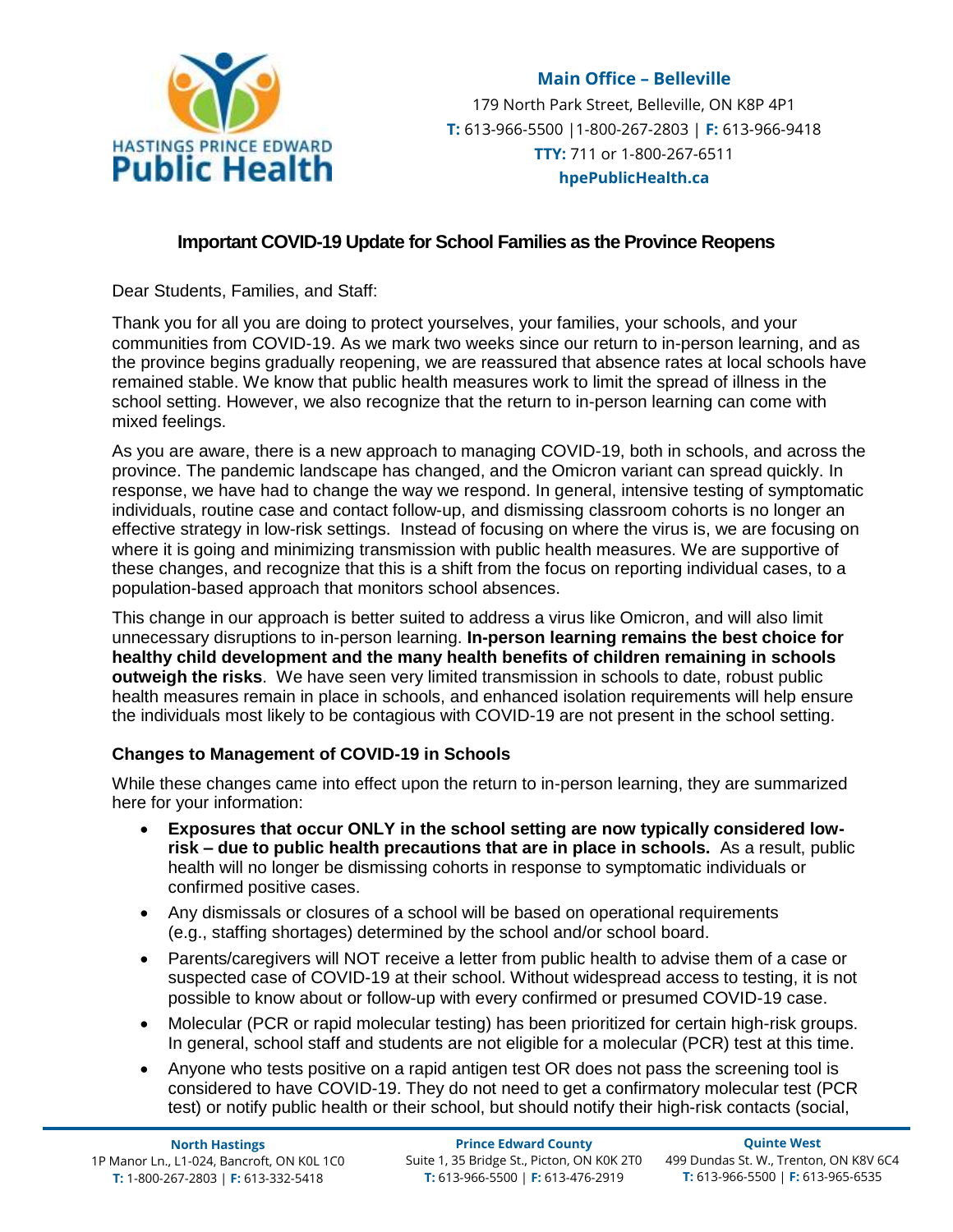household, workplace) of their exposure. More information can be found at [Ontario.ca/exposed](https://covid-19.ontario.ca/exposed) or [hpePublicHealth.ca.](http://www.hpepublichealth.ca/)

\_\_\_\_\_\_\_\_\_\_\_\_\_\_\_\_\_\_\_\_\_\_\_\_\_\_\_\_\_\_\_\_\_\_\_\_\_\_\_\_\_\_\_\_\_\_\_\_\_\_\_\_\_\_\_\_\_\_\_\_\_\_\_\_\_\_\_\_\_\_

• **Schools are not required to assist with notifying the contacts of a case in the school setting since contacts will be considered low-risk due to public health precautions that are in place.**

#### **Absence Monitoring and Reporting**

- Staff and students are asked to inform the school of absences regardless of the reason.
- To support ongoing monitoring and transparency related to COVID-19, schools will report student and staff absences to the Ministry of Education daily through the Absence Reporting Tool (ART). This information is available at [Ontario.ca](http://www.ontario.ca/) and includes **all absences due to any reason** and is NOT the per cent of absence above baseline absences (baseline is the% of absences expected in the school setting at any specific point in time).
- Schools will monitor levels of absences and report **absences that exceed 30% of their baseline** to the school board and to public health.
- If **absences exceed 30% of the baseline,** communication will be sent to school families, and public health will support the school with any necessary steps to improve health and safety at the school.

#### **More Information About Positive or Presumed COVID-19 Cases**

Anyone who has tested positive on a PCR, rapid molecular, or rapid antigen test OR who is presumed to be positive based on their symptoms, should notify their own high-risk contacts of their exposure.

**IMPORTANT: Individuals who are only exposed at school with all required public health measures in place are not generally considered high-risk contacts due to the health and safety measures in place.** 

**As a result, no action is required by other members of a cohort, other than regular symptom monitoring. Parents are not required to report positive PCR or RAT test results to their child's school.**

If you hear about symptomatic students or positive cases in your child's classroom, no special action is required. Please continue to diligently screen your child daily for symptoms as you would usually do. As long as they continue to pass the screening tool and/or have not otherwise been advised to isolate, they can continue attending school. More details, including the definition of a high-risk close contact, can be found at [Ontario.ca/exposed.](https://covid-19.ontario.ca/exposed)

#### **A Word About Testing**

With changes to the provincial testing strategy, reporting the number of cases and contacts no longer has the same value as it did previously. Knowing for certain if an individual has COVID-19, or another infectious disease, does not change the need to stay home when sick in order to avoid spreading illness.

#### **Ongoing and Enhanced Public Health Measures**

The Ministry of Education, in consultation with the Ministry of Health, is responsible for providing operational guidance for school boards and schools. To best protect students, staff and our community, Ontario's **COVID-19: Health, Safety and Operational Guidance for Schools** 

# **hpePublicHealth.ca**